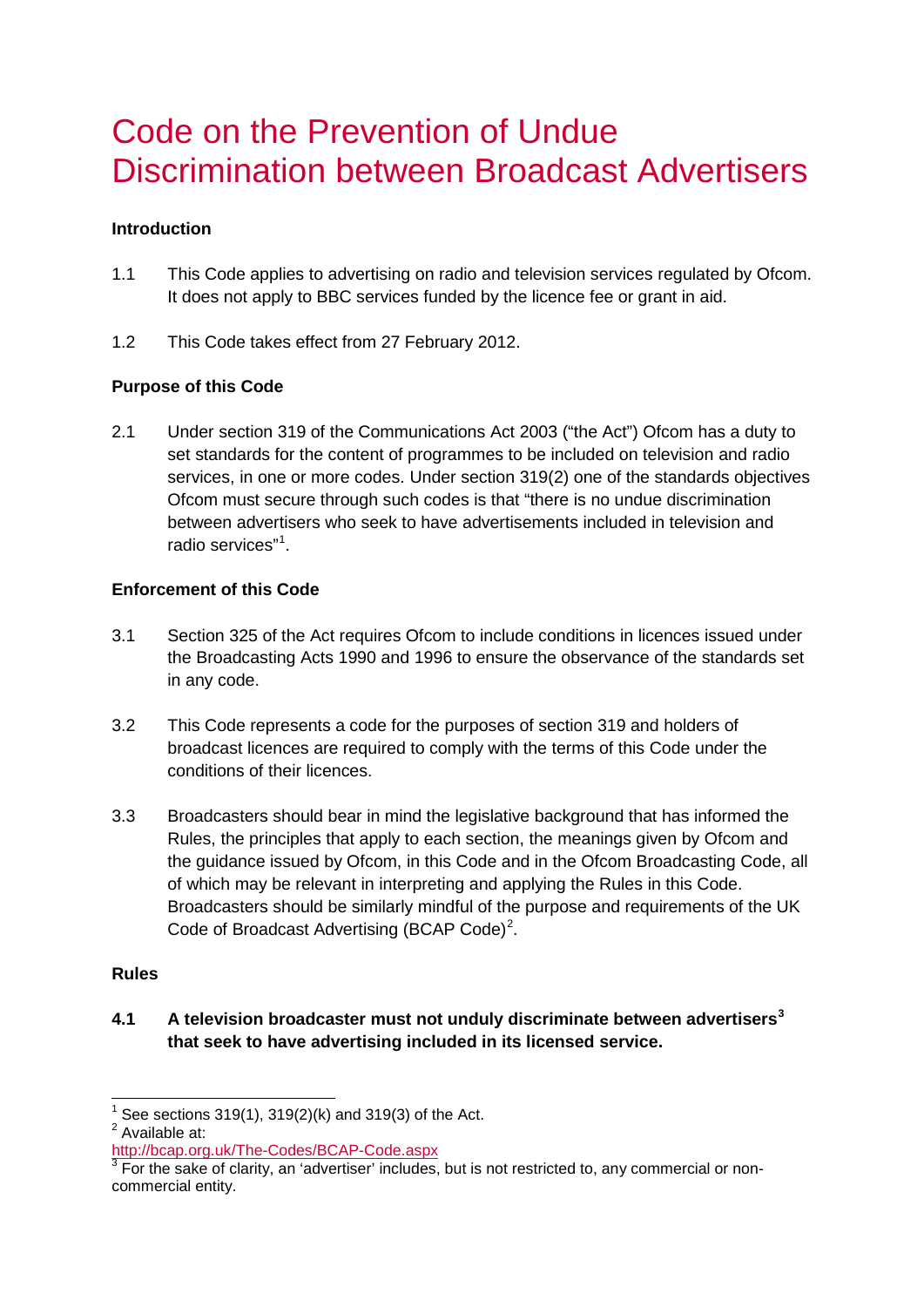## **Advertising**

This is "any form of announcement broadcast whether in return for payment or for similar consideration or broadcast for self-promotional purposes by a public or private undertaking or natural person in connection with a trade, business, craft or profession in order to promote the supply of goods or services, including immovable property, rights and obligations, in return for payment"<sup>[4](#page-1-0)</sup>.

## **4.2 A radio broadcaster must not unduly discriminate between advertisers that seek to have any commercial communication included in its licensed service.**

## **Commercial Communication**

On radio, this is a spot advertisement or a commercial reference $5$ .

## **Guidance**

- 5.1 The Rules prevent broadcasters from exercising undue discrimination between advertisers that seek to have their advertisements included in a television service or commercial communications included in a radio service.
- 5.2 Any consideration of whether or not a broadcaster that is licensed by Ofcom has engaged in undue discrimination will be a two-stage process. Firstly, Ofcom will assess whether or not the licensee has discriminated between advertisers. If it has, Ofcom will go on to consider whether such discrimination was undue.
- 5.3 In this context, discrimination means that the licensee does not reflect relevant differences between (or does not reflect relevant similarities in) the circumstances of advertisers in deciding whether or not to include advertisements in their licensed service and the terms on which a licensee agrees to broadcast the advertising in question. Discrimination can occur both where a licensee treats one third party advertiser in a different manner to another and where it offers more favourable terms to itself or an associated company.
- 5.4 Not all forms of different treatment will amount to discrimination since advertisers may not be in comparable positions. Ofcom will therefore need to consider on a case-by-case basis whether or not the licensee has, in fact, discriminated between advertisers.

<span id="page-1-0"></span> $4$  This definition is derived from the definition of "television advertising" at Article 1(i) of the Audiovisual Media Services Directive, at:<br>http://eur-lex.europa.eu/LexUriServ/LexUriServ.do?uri=OJ:L:2010:095:0001:0024:EN:PDF

<span id="page-1-1"></span>http://eur.europa.europa.europa.europa.europa.europa.europa.europa.europa.europa.europa.europa.europa.europa.e<br>5 'Spot advertisement' and 'commercial reference', as defined in Section Ten of the Broadcasting Code, at:

<http://stakeholders.ofcom.org.uk/binaries/broadcast/831190/section10RADIOpdf.pdf>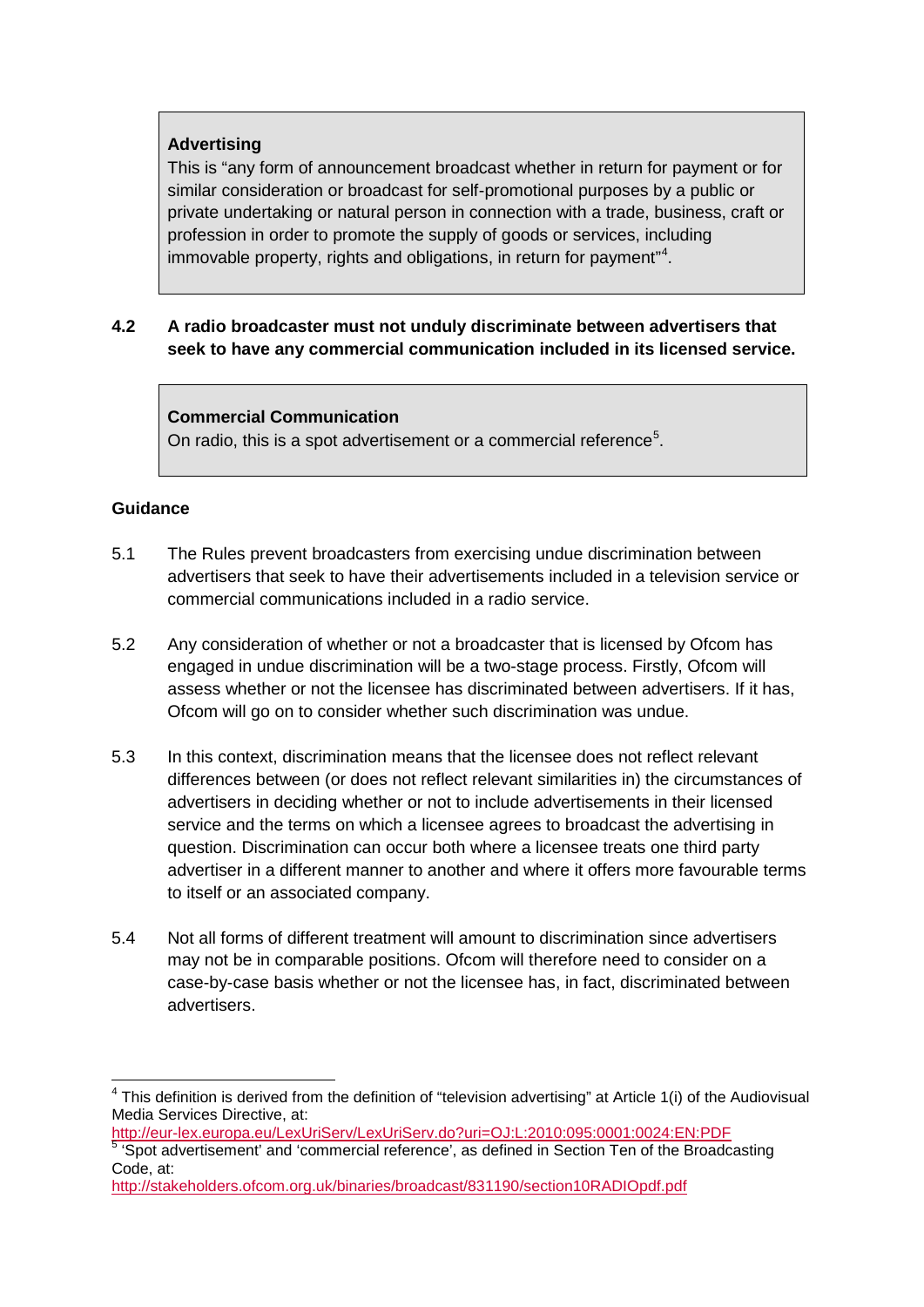- 5.5 However, it should be noted that the fact that a licensee has discriminated between advertisers does not of itself lead to a breach of the Rules. In order for a breach of the Rules to have occurred, any discrimination must be "undue".
- 5.6 The Rules do not therefore mean that licensees are required to have single tariff practices for advertising and Ofcom does not consider this Code should prevent bespoke pricing according to the needs of broadcasters and advertisers, if such contracts are necessary to ensure that advertising needs are met. Prices charged to different advertisers may vary due to a range of factors, including (but not limited to) the level of demand for that particular product, the availability of particular impacts (e.g. peak), demographics or specific slots, and other terms and conditions also included in the contract.
- 5.7 We also note that many advertisers use media buyers to negotiate with broadcasters on their behalf. As a result many advertisers' contracts are with media buyers rather than directly with licensees. This Code does not cover commercial relationships between media buyers and advertisers.
- 5.8 Discrimination will not be undue where it can be objectively justified. There may be various reasons why terms and conditions and access to airtime may differ between advertisers. The examples below are a non-exhaustive list of examples of potential objective justifications. However, every complaint will be dealt with on a case-by-case basis, taking account of the individual circumstances of each case.
	- Where a licensee chooses to include the advertisements of one charity free of charge and will only carry the advertisements of another charity for remuneration, this may be discrimination where the nature and purpose of the advertisements are similar. This may however be objectively justified where, for example, the channel or station has chosen to support a particular charity as part of a social responsibility policy.
	- Where a licensee refuses advertising it does not wish to carry for legal or moral reasons, this may not amount to undue discrimination with respect to other advertisers. As a result, a licensee may choose not to carry a particular category of advertising (e.g. gambling services) or there may be particular circumstances why it may choose not to carry advertising from a specific party on legal or moral grounds. Accordingly, a licensee may be entitled to refuse to carry such advertising.
	- Other forms of objective justification may include situations in which there is a doubt over the creditworthiness of a particular advertiser which may justify additional guarantees or the refusal of advertising space altogether.
	- It may be objectively justified for a licensee to make specific technical adjustments in order to carry an advertising campaign for one advertiser where the campaign is significant in duration and expenditure but not to undertake similar technical adjustments for an advertisement of short duration and low value.